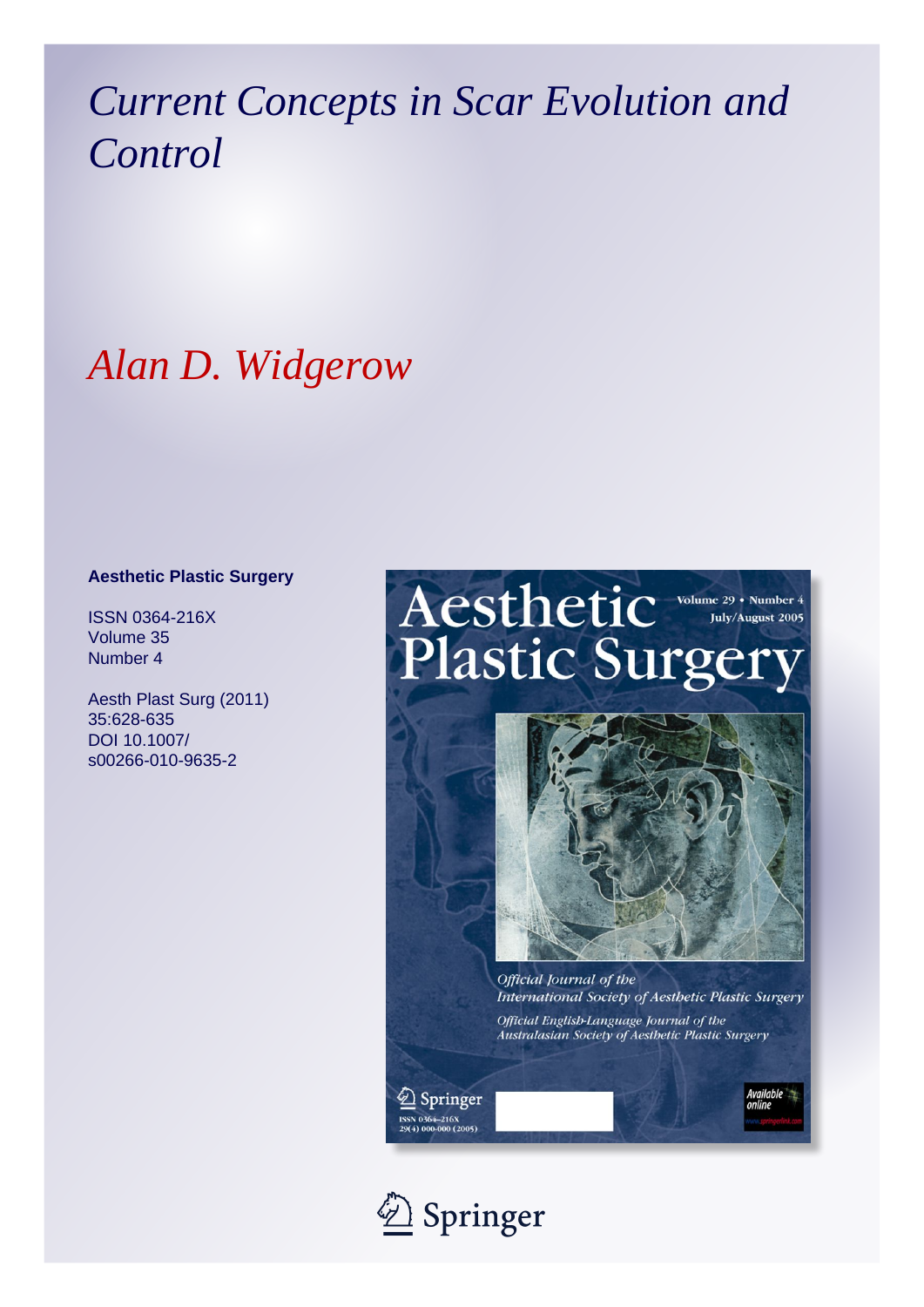**Your article is protected by copyright and all rights are held exclusively by Springer Science +Business Media, LLC and International Society of Aesthetic Plastic Surgery. This eoffprint is for personal use only and shall not be self-archived in electronic repositories. If you wish to self-archive your work, please use the accepted author's version for posting to your own website or your institution's repository. You may further deposit the accepted author's version on a funder's repository at a funder's request, provided it is not made publicly available until 12 months after publication.**

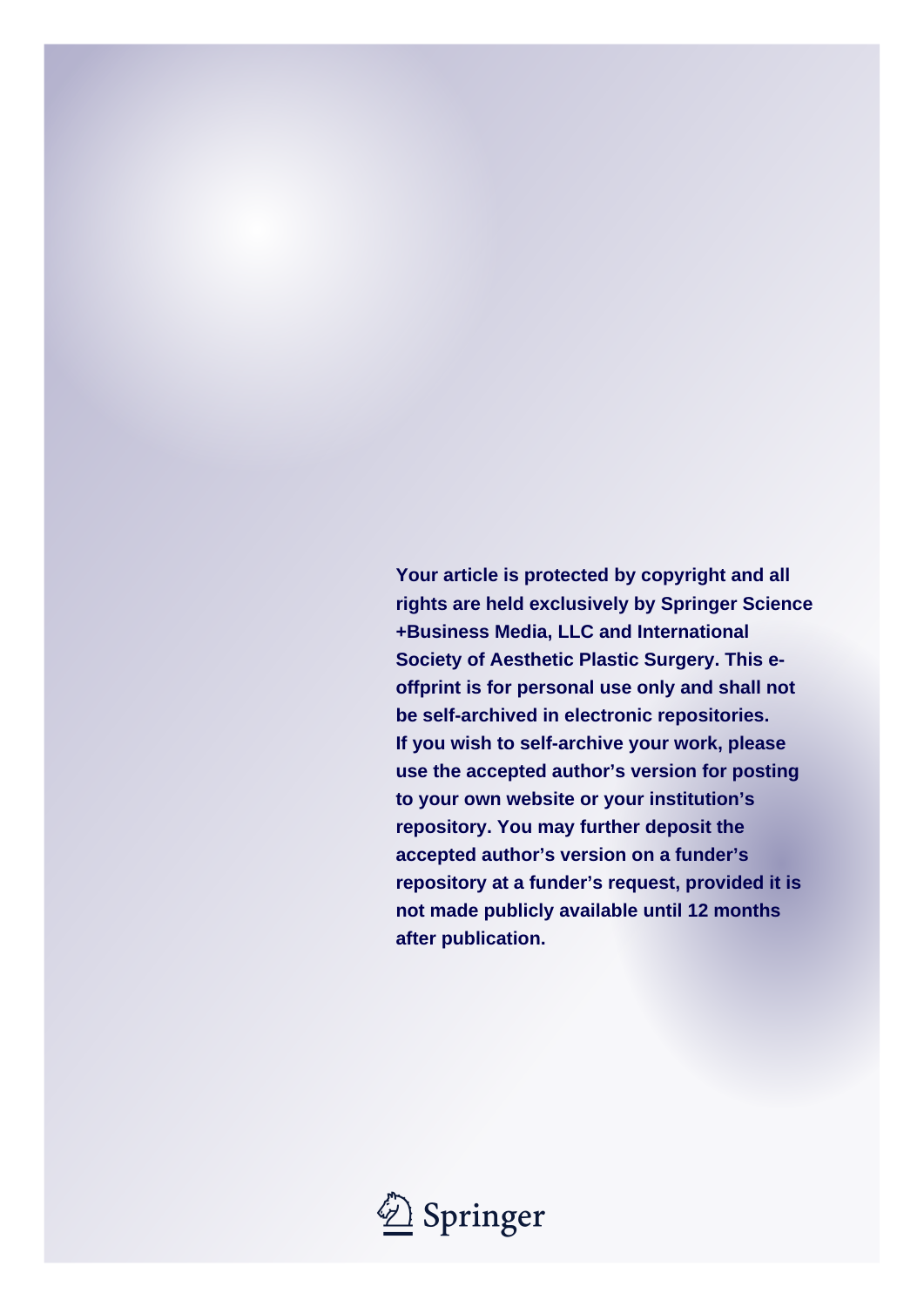REVIEW

### Current Concepts in Scar Evolution and Control

Alan D. Widgerow

Received: 6 August 2010 / Accepted: 8 November 2010 / Published online: 7 December 2010 - Springer Science+Business Media, LLC and International Society of Aesthetic Plastic Surgery 2010

Abstract The basic principles influencing scar expression and outcome have long been defined. Although these were relatively clear at the time, the exact events at a molecular level were poorly defined. The past decade has delineated the myriad of events that occur in the run-up to scar evolution far more clearly, although the intricate details have yet to be elucidated. What is clear is that a series of conversations and crosstalk takes place in the cell cytosol, in the cellular nucleus, and outside the cell within in the extracellular matrix. This interaction or ''dynamic reciprocity'' takes place via a series of signals, protein activation, ionic translocations, and receptor transactions. Marrying the previously defined principles with current described cellular/extracellular matrix (ECM) interactions enables us to describe more accurately the crosstalk occurring in scar evolution and possibly to influence the "wording" of that crosstalk to improve scar outcome. Thus, the principles of mechanostimulation and scar support, hydration occlusion, controlled inflammation, and collagen/extracellular remodeling are discussed with possible interventions in each category.

Keywords Cellular crosstalk · Scar · Collagen · Mechanotension · Inflammation · Collagen remodeling · Scar management - Multimodality scar control

A. D. Widgerow

Plastic Surgery Department, University of Witwatersrand, Johannesburg, South Africa

A. D. Widgerow ( $\boxtimes$ ) Irvine, CA, USA e-mail: awidgerow@gmail.com It has been some years since we delineated the principles of scar management. Although the principles have remained relevant, our current understanding of these principles has become much clearer with the advent of in-depth molecular biological sequence identification. This has allowed the choice of agents and the interventions that we use for scar management to be more focused and scientifically validated.

Our initial meta-analysis of the literature identified three principles that governed the successful scar management modalities of the time: scar support, adequate hydration, and hastened collagen remodeling [\[1](#page-7-0)]. A few years later we added a fourth principle of controlled inflammation, and the list appeared complete [\[2](#page-7-0)]. Based on these principles, a scar management program was developed that was multimodal in nature and directed at the sequential process of scar evolution, with agents selected to specifically impact the principles listed above.

Current progress in molecular biology, cellular signaling mechanisms, and extracellular matrix dynamics has allowed a more detailed molecular explanation for the positive outcomes seen with the interventions described above [[2\]](#page-7-0). This review details the pathophysiology of scar evolution, the principles involved in management, and an explanation of the agents chosen for scar management based on these principles. One of the most exciting developments in our understanding of scar evolution is the interaction that seems to occur at a deeper dermal level even with superficial surface intervention. This appears to take place by intricate signaling mechanisms that interconnect the many layers of the dermis with the outer epidermal layer. If proved correct, this may have far-reaching consequences for certain agents that appear to work on the skin surface but may in fact have impact on the deeper layers of skin. This area of research may have far-reaching implications.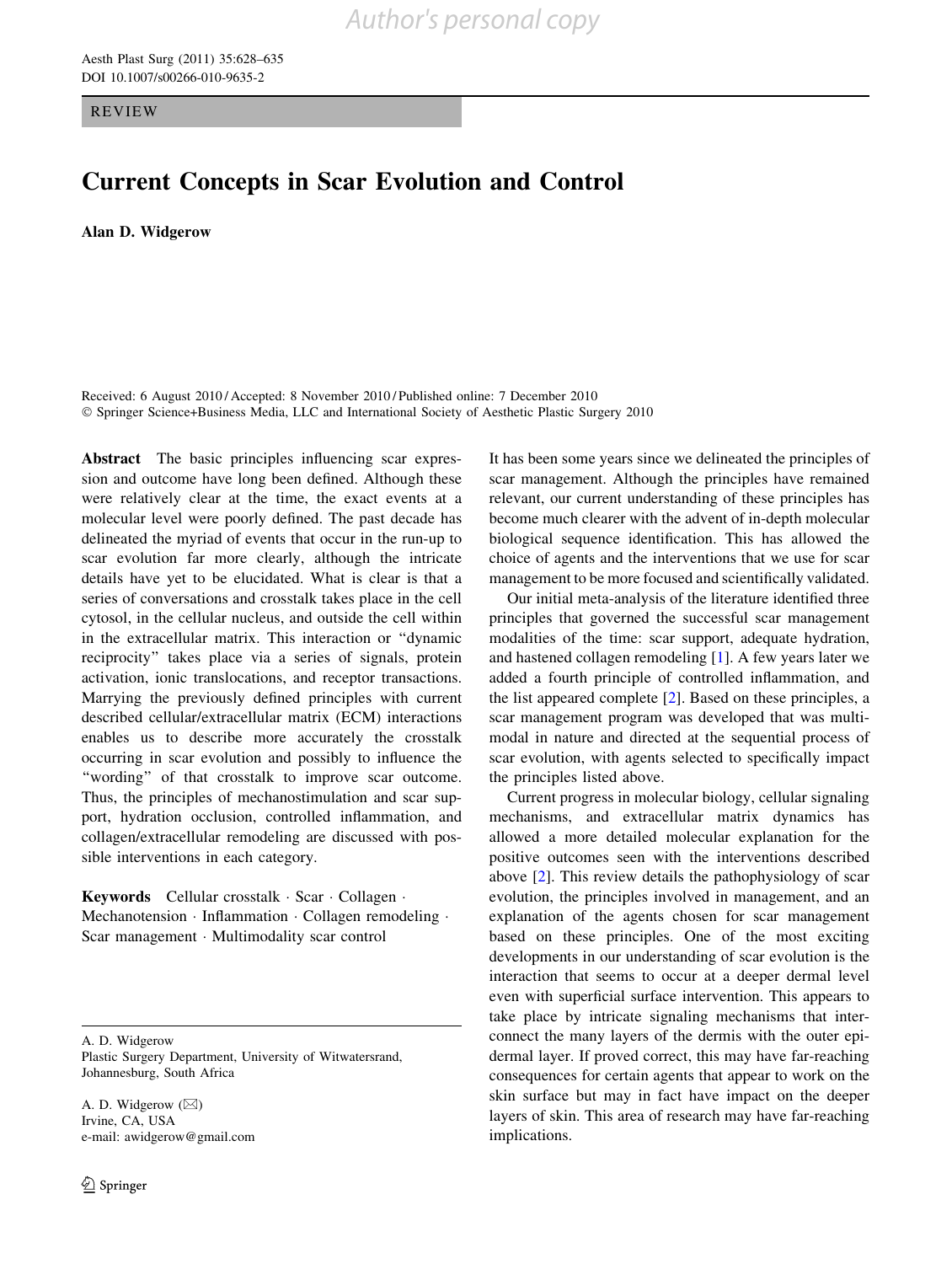#### Scar Support

Support of the fresh scar was one of the earliest principles espoused for scar management. Multidirectional vector forces applied to a fresh scar were observed to produce hypertrophy [[3,](#page-7-0) [4\]](#page-7-0). Observations made by Elliot et al. [[3\]](#page-7-0) regarding presternal scars showed that not only was hypertrophy common, but there were significant regional differences, with a tendency to scar hypertrophy overlying the body of the sternum, especially in females. These original observations can be explained by current molecular research. Sensitivity to mechanical tension transmits to the cell via signaling (probably by opening  $Ca+$  channels) to glycoproteins, primarily fibronectin which acts as ligand attaching to integrins transmitting the signal from the extracellular matrix (ECM) into the cytosol [[5–7\]](#page-7-0). From the cellular cytoplasm signal transducers (SMAD) 3/4 signals are stimulated by this tension to form complexes that enter the nucleus, initiating nuclear transcription and resulting in transforming growth factor (TGF)- $\beta$ 1 stimulation, procollagen formation, collagen formation, fibroblast differentiation to myofibroblast, and wound contraction with excess collagen III. Thus, specific focal adhesions at the cellular surface allow mechanical tension generated in the system to be transduced to the cytoskeletal network [[8\]](#page-7-0), initiating the synthesis and deposition of collagen. If the cycle is repeated a sufficient number of times, particularly intermittently, the physical representation that results is the hypertrophic scar.

Taping of the scar with microporous tape has proven effective in scar support in numerous publications [\[9](#page-7-0), [10](#page-7-0)]. Based on the research noted above, one can extrapolate theoretical methods to influence scar mechanotension: these may include SMAD7 inhibition of signaling to TGF- $\beta$ , connexin (Cx) 43 antagonism, connective tissue growth factor (CTGF) targeting, anti-SMAD2/3/4 complex, decreasing cadherin activation, and, more practical, myofibroblast phenotype induction inhibition by either direct methods or indirect methods by introducing collagen matrices to the wound

where appropriate. Suffice it to say, simple support of the wound would appear to be the most logical strategy. This support is applied by taping the wound in a longitudinal direction rather than at right angles; we have also found that keeping the tape in place (including during bathing) for 4–5 days or until spontaneous separation occurs substantially reduces the risk of adhesive sensitivity or tape stripping. The ability to apply active agents to the surface of the tape that have additive effects on scar reduction, such as those described in this paragraph, make the tape–gel combination a very appealing modality [\[1](#page-7-0), [2](#page-7-0)]. Of course, in many situations, such as small scars, those on the face, and those not exposed to major tension, it may not be necessary to tape the wound (Fig. 1). Adjustment to the formulation of the gel has been made that creates a crusting surface barrier that suffices for support of the scar (without tape) in these lesser-tension areas [\[2](#page-7-0)].

#### Adequate Hydration

Hydration of the scar surface is the basis of action of 90% of scar management systems on the market. Most oils (tissue oils), lotions, and creams have beneficial effects on scars primarily on the basis of their hydrative capacities [\[11–13](#page-7-0)]. Normal skin has a mature stratum corneum characterized by minimal transepidermal water loss (TEWL). Dehydration of the stratum corneum initiates signaling, inducing keratinocytes to produce cytokines that activate dermal fibroblasts to synthesize and release collagen. Excessive collagen production leads to abnormal scarring [[14](#page-7-0), [15](#page-7-0)]. It would now appear that the keratinocyte on the surface of the skin is capable of orchestrating and initiating the signaling events that culminate in fibroblast TGF- $\beta$  stimulation of collagen production or cessation. The pro- or antifibrotic status has been shown to directly link up with the hydration or more particularly with the occlusive state of the keratinocyte [\[16](#page-7-0), [17\]](#page-7-0). This has a major impact on scar management modalities and cosmetic/cosmeceutical formulation as in

Fig. 1 Scar gel containing Centella asiatica, oleuropein, and Bulbine frutescens extracts and dimethicone. In this case the preparation was used without tape as support of this wound was relatively unimportant and impractical on the face. Progressive improvement of scar appearance is well demonstrated in this case over time

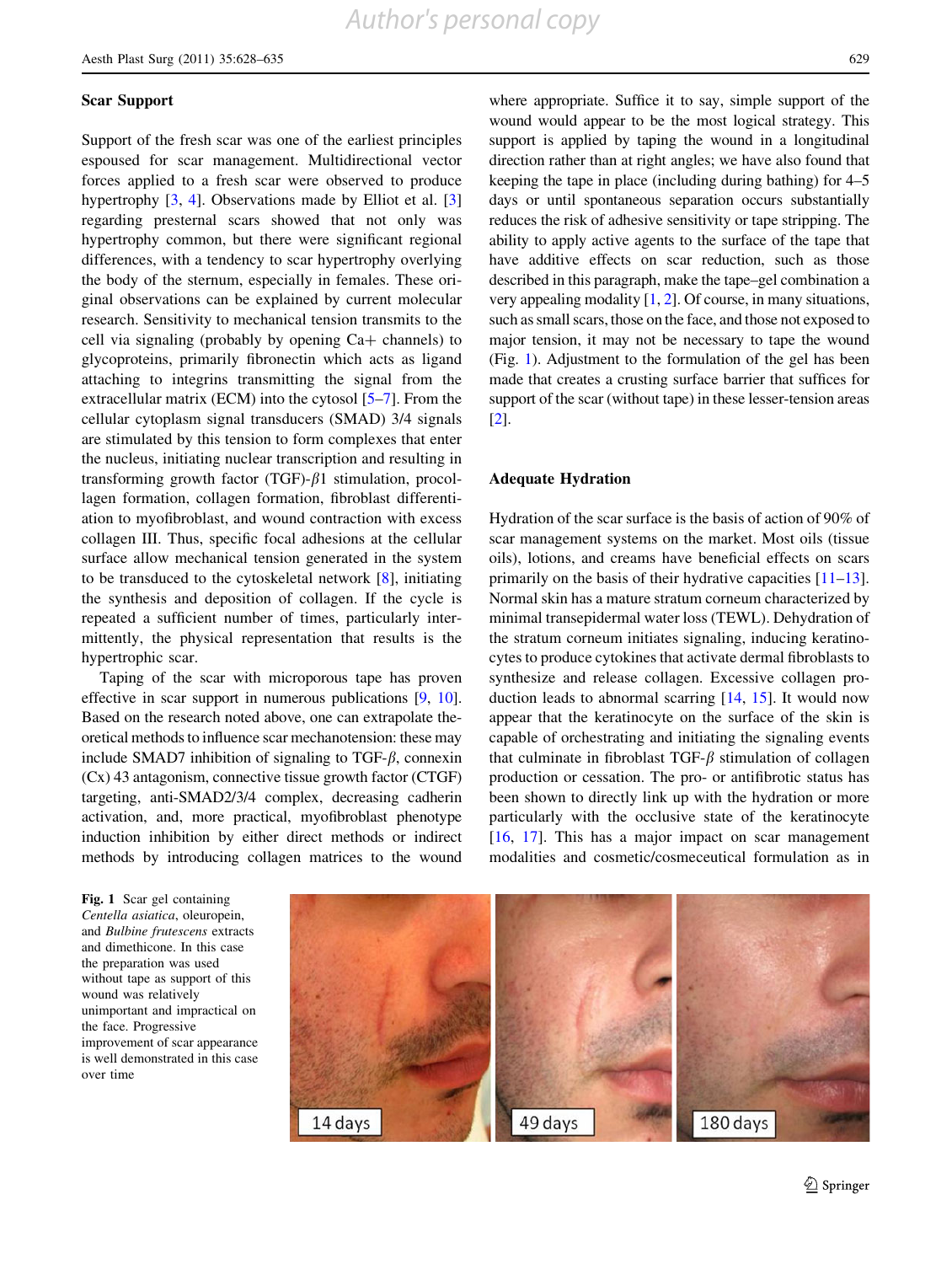*Author's personal copy*

many cases therapy may be directed superficially with an expectant result in the deep dermis where the impact is desired.

Occlusion hydration results in a decreased activation of keratinocytes resulting in decreased production of IL-1 $\beta$ (and probably other cytokines yet to be identified), increased production of antifibrotic tumor necrosis factor (TNF)- $\alpha$  [[14–16\]](#page-7-0), and an increase in TGF- $\beta$ 3 via stimulation of the SMAD7 signaling mechanism [\[18](#page-7-0)[–23](#page-8-0)]. This results in extracellular matrix (ECM) remodeling with less inflammation, decreased collagen production, and balanced protease activity collectively encouraging scar maturation.

Hydration of the stratum corneum appears to result in reduced TEWL, reduced inflammatory cytokine release, and reduced TGF- $\beta$ 1 stimulation with direct impact on the scar outcome [[13,](#page-7-0) [15,](#page-7-0) [17\]](#page-7-0). This would appear to be the modus operandi of many of the current scar therapies on the market today.

The most effective barrier to TEWL and stratum corneum breach is silicone, in the form of either sheets or gels (dimethicone)  $[24-27]$ . In addition, the gel derived from the plant Bulbine frutescens has been found to be effective as a hydrating agent; the glycoproteins of the plant extract are large and remain on the surface of the skin long enough to produce effective hydration of the skin [\[1](#page-7-0), [2](#page-7-0)].

Another novel patented approach to combining scar support and hydration/occlusion is application of a gel that includes dimethicone silicone, hydrating agents, and inflammatory controlling components to the surface of the tape. This results in a saturated tape through which actives of the gel are absorbed creating an ideal occlusive dressing for managing scars [\[2](#page-7-0)].

A multitude of antiscarring agents in the marketplace are expected to have some beneficial scar outcome purely on the basis of their hydrative properties. These agents affect merely one aspect of scar control—hydration—as opposed to multimodal formulations aimed at dealing with a number of principles of scar control simultaneously [\[2](#page-7-0)].

#### Controlled Inflammation

Inflammation is a necessary sequence in wound healing. However, exaggerated inflammation appears to be the central problem in most chronic (and many acute) diseases, be it cardiac, vascular, diabetic, or arthritic. Hypertrophic scarring is no exception to this issue: excessive inflammation results in exaggerated scars [\[28](#page-8-0), [29](#page-8-0)]. Managed inflammation is a sought after principle in scar management. Work on fetal wounds suggests that a very mild inflammatory response may underlie the scarless healing observed [[30,](#page-8-0) [31\]](#page-8-0).

Multiple cytokines are involved in the inflammatory process. The TGF- $\beta$  family, platelet-derived growth factors (PDGF), and epidermal growth factors (EGF) [[28,](#page-8-0) [32\]](#page-8-0) stimulate fibroblast proliferation and matrix production and induce leukocyte attraction. Leukocytes, in turn, reinforce fibroblast activity by acting through the TGF- $\beta$  family, fibroblast growth factors (FGF), vascular endothelial growth factors (VEGF), prostaglandins [\[33](#page-8-0)], and SMAD activation [\[34](#page-8-0), [35](#page-8-0)]. Increased levels of TGF- $\beta$ 1 and - $\beta$ 2 and decreased levels of TGF- $\beta$ 3 have been associated with hypertrophic scarring through inflammatory cell stimulation and fibroblast proliferation.

Although a complex array of inflammatory mediators and fibrogenic proteins has been described with multiple release and activation mechanisms, the process is fairly orderly and involves constant crosstalk between keratinocytes and fibroblasts. The keratinocytes primarily monitor the events occurring at a superficial level related to contact with the external environment, while the fibroblasts react to these signals from the keratinocytes and to signals dictated by the status of the extracellular matrix and nature of the granulation tissue. After wounding, stored IL-1 is released by keratinocytes, which activates fibroblasts and adjacent keratinocytes and attracts endothelial cells and lymphocytes to the injured area [[36\]](#page-8-0).

An added influence on HT scar formation appears to be the site of the wound, in particular the depth of the wound and components of the wound bed. In full-thickness wounds the fibroblasts that populate the wound area are recruited not only from the surrounding dermis but also from other tissues such as subcutaneous fat. These fibroblasts have been shown to possess increased expression of smooth muscle actin  $(\alpha$ -SMA), collagen types I and III, and tissue inhibitors of metalloproteinases (TIMP)s and decreased expression of matrix metalloproteinases (MMPs) in comparison with cultured dermal fibroblasts [[37\]](#page-8-0). This suggests that the myofibroblast from the subcutaneous fat may play a role in hypertrophic scar formation [\[37](#page-8-0)], which explains the observation of increased HT scar formation in full-thickness wounds.

Aside from the MMPs, additional mechanisms for clearing the ECM proteins exist. Proteasomes are very large protein complexes located in the nucleus and the cytoplasm [[38\]](#page-8-0). The main function of the proteasome is to degrade unneeded or damaged proteins by proteolysis through their enzyme proteases. Proteasomes are part of a major mechanism by which cells regulate the concentration of particular proteins and degrade misfolded proteins.

In addition to degrading protein fragments, the proteasome plays an important part in deactivating SMAD3/4 signals, stimuli to TGF- $\beta$ 1 production. Several components of TGF- $\beta$  signal transduction, including both positive and negative transducers, are irreversibly turned over by this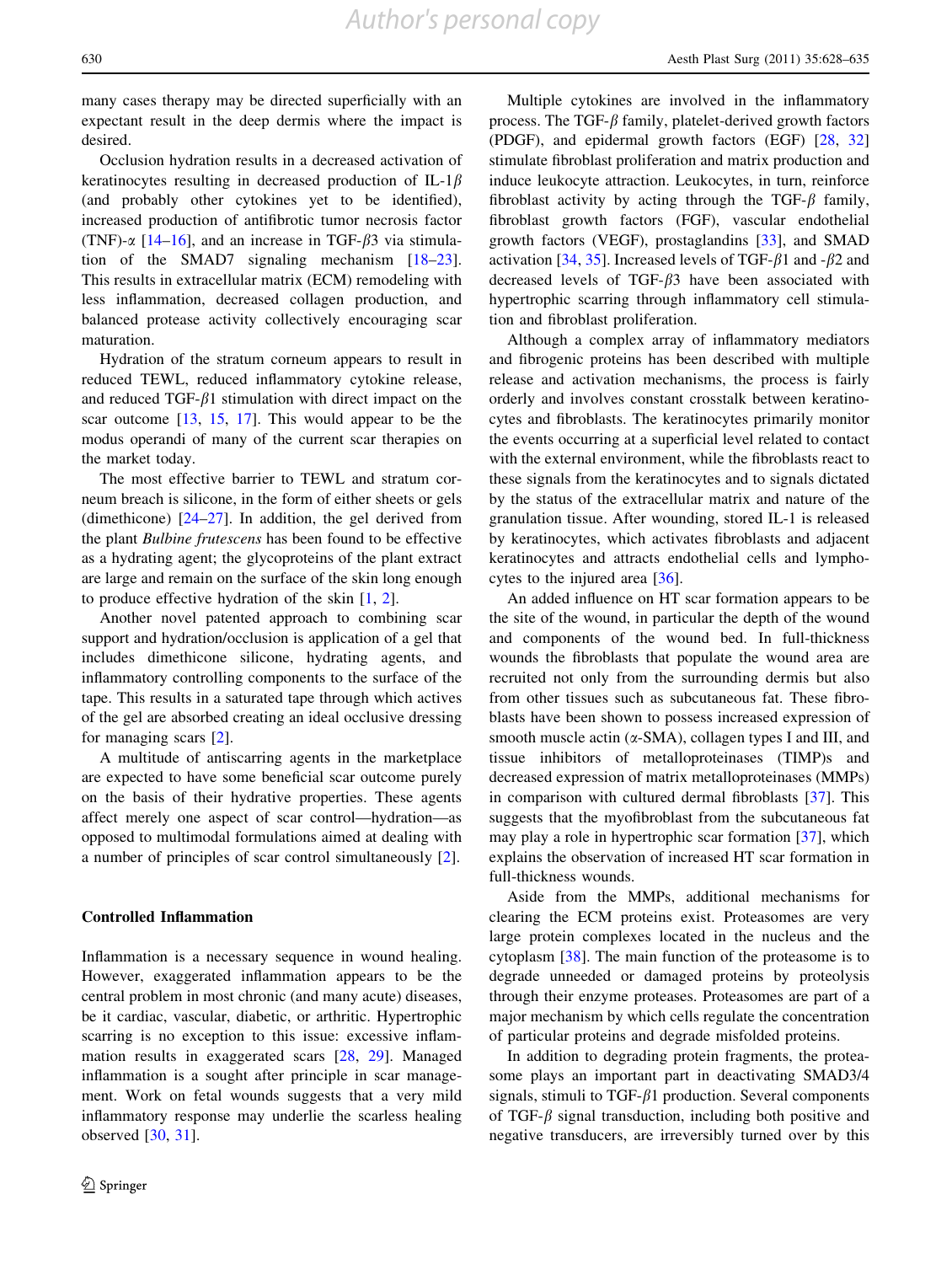''protein-destroying machine.'' In a steady state, SMAD3 is constitutively degraded via the ubiquitin-proteasome pathway in the cytoplasm, and in response to TGF- $\beta$ , it is phosphorylated and translocated into the nucleus, where it is also degraded through the ubiquitin-proteasome pathway. This suggests that not only in response to TGF- $\beta$  but also in a steady state, the level of SMAD3 is regulated by the proteasome pathway [[39\]](#page-8-0).

Collectively, TGF- $\beta$  signaling is controlled by the proteasome both positively and negatively. Degradation of SMAD7 maintains the signal and production of TGF- $\beta$ , whereas degradation of the activated receptor complex and R-SMADs turns it off. Overexpression of SMAD7 has been shown to antagonize TGF- $\beta$ -mediated fibrosis, carcinogenesis, and inflammation, suggesting a therapeutic potential of SMAD7 to treat these diseases [[39,](#page-8-0) [40\]](#page-8-0). Similarly, a therapeutic possibility to prevent hypertrophic (HT) scar formation is saturation with SMAD7. This may be achieved by simultaneous stimulation of SMAD7 expression and activation of proteasome degradation of SMAD3/4 signals. Certain plant phenols (oleuropein) appear to achieve this goal [\[41–43](#page-8-0)].

Finally, concerning the inflammatory response, a short time (i.e., 1 h) after wounding, the endothelial cell's cyclooxygenase-2 (COX-2) enzyme is activated to synthesize prostaglandins. Metabolites and enzymes of the arachidonic acid cascade, including the cyclooxygenase-2 (COX-2) enzyme and its enzymatic product prostaglandin  $E_2$  (PGE<sub>2</sub>), are known to be critical mediators of the inflammatory response. Several studies have examined the COX-2 pathway and its part in the regulation of the inflammatory phase of cutaneous wound repair [[44–46\]](#page-8-0). Inhibition of this inflammatory pathway has also been suggested to reduce scar formation [[44\]](#page-8-0). Scarless fetal healing is known to proceed without a significant inflammatory response, which appears to be important in the lack of scarring. Research suggests that the COX-2 pathway is involved in scar production in fetal skin and that targeting COX-2 may be useful for limiting scar formation in adult skin [[46\]](#page-8-0).

Maturation of the inflammatory process involves a progressive increase in TGF- $\beta$ 3. This growth factor isoform appears to be involved in cessation of matrix deposition  $[18]$  $[18]$ . TGF- $\beta$ 3 reduces fibronectin and collagen deposition and is considered potently antifibrotic [\[19](#page-8-0)]. Increased levels are thus desirable in scar control strategies. This can be achieved indirectly via certain plant extracts (Centella asiatica) or directly via the human recombinant TGF- $\beta$ 3 avotermin which is still experimental (Juvista, Renovo, Manchester, UK).

We have been particularly interested in plant extracts that have effects on various phases of scar control. Triterpenic fractions of Centella asiatica and phenolic extracts of olive oil, e.g., oleuropein, have demonstrated multiple

beneficial properties in controlling fibrogenesis. These extracts have been demonstrated to increase SMAD7, increase TGF- $\beta$ 3, decrease TGF- $\beta$ 1, decrease COX-2, increase proteasome activation, and display potent antioxidant effects. The combination is therefore elegant in synergy toward scar control [[2,](#page-7-0) [41–43](#page-8-0), [47](#page-8-0)[–65](#page-9-0)].

#### Remodeling/Collagen Maturation

The final principle to be discussed that impacts on scar outcome is that of collagen fibrillar arrangement, maturation, and ECM remodeling. During the remodeling phase, myofibroblasts normally replace hyaluronic acid (HA) by proteoglycans such as decorin, which binds  $TGF- $\beta$ 1$  and regulates collagen fibrillogenesis [[66\]](#page-9-0). Decorin presents as a C-shaped structure that imposes itself between collagen fibrils, thus assuring uniform spatial arrangement of these fibrils. In hypertrophic scars, fibroblasts synthesize less decorin than normal dermal fibroblasts [[66–68\]](#page-9-0), and expression of decorin in burn scars is suppressed for about 12 months [[67\]](#page-9-0). Decorin inhibits fibroblast proliferation and decreases TGF- $\beta$ 1 production and collagen synthesis in hypertrophic scar fibroblasts [\[66](#page-9-0), [67\]](#page-9-0), emphasizing its possible role in HTS.

In normal skin, collagen fibrils are composed of both type I and type III collagen. Type III comprises almost 20% of the total amount of collagen [[69\]](#page-9-0). It is thought that type III collagen plays a role in fibrillogenesis and determines the collagen fibril diameter [[70\]](#page-9-0). During granulation tissue formation, type III collagen expression increases more than type I expression, resulting in an altered ratio between the two collagen subtypes, changing from 20 to 50% type III collagen [[71\]](#page-9-0). During maturation of the scar, the ratio decreases again to normal levels. Thus, increased amounts of collagen III relative to collagen I depicts an immature scar. Ratios of both collagen subtypes remain high in hypertrophic scars [\[72](#page-9-0)].

A change in the ratio of collagen III to collagen I is taking place (back to 20% collagen III from up to 50%) and fibrillogenesis is occurring constantly during the maturation phase. During this process, packaging of new fibers should be uniform and structured in a nonclumped moiety. The process of fibrillogenesis involves the conversion of procollagen to tropocollagen (nonhelical ends cleaved off) to fibrils arranged uniformly by ''spacers'' preventing collagen clumping. These spacers are normally provided by decorin [[73\]](#page-9-0). Hence, there has been an active interest in decorin-like proteins with tetrapeptides akin to the decorin molecule (Bulbine frutescens) for collagen remodeling and structural arrangement [\[68](#page-9-0)].

Collagen crosslinking is important in this remodeling phase. Linkages need to be susceptible to MMP breakdown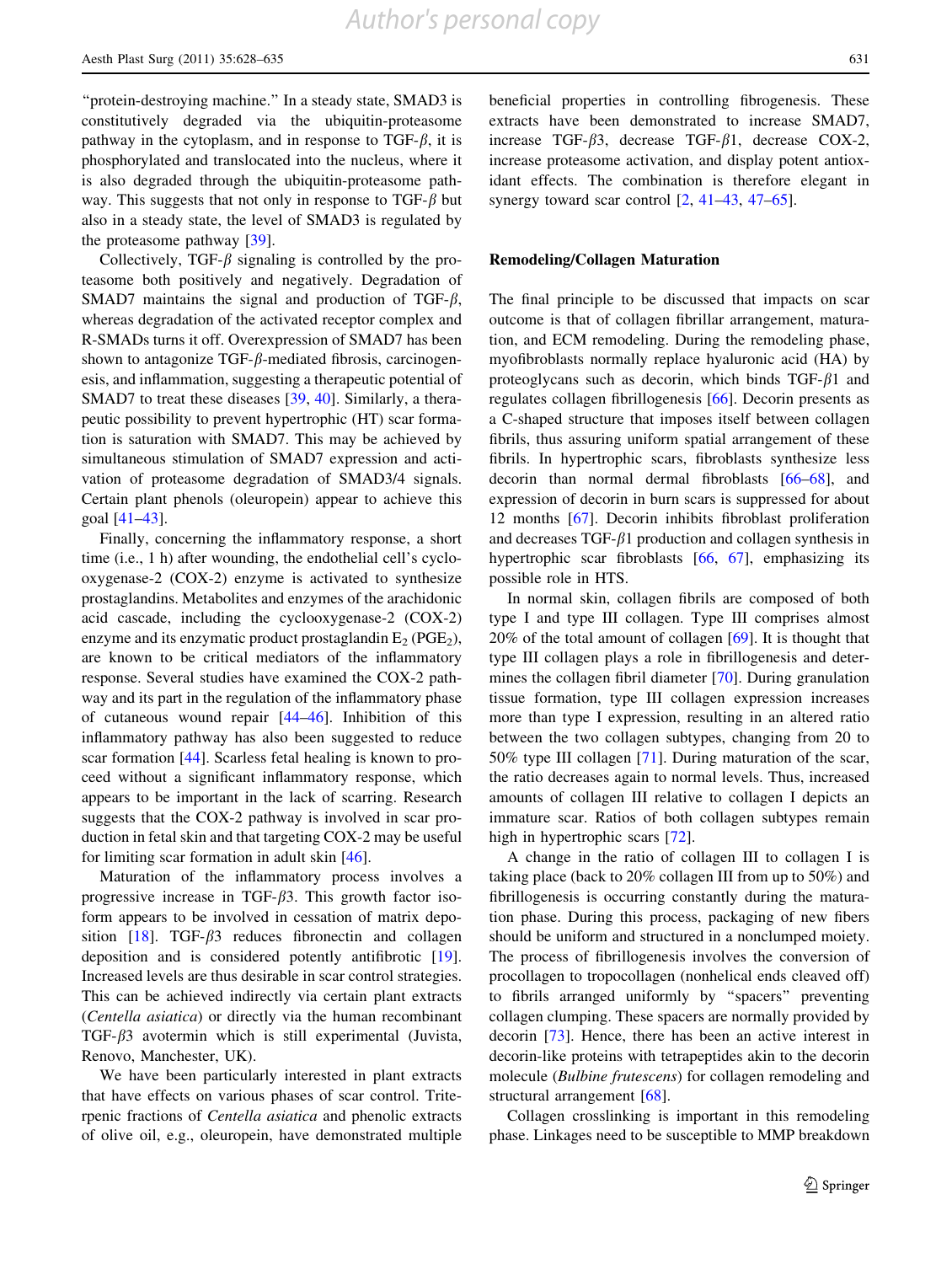to ensure balanced degradation and neosynthesis. Pyridinoline crosslinks, not normally seen in skin, have been reported to occur in HTS. They are able to withstand major force and tend to be resistant to MMP-1 degradation [\[74–76](#page-9-0)]. This pyridinoline phenomenon has been linked to oxygen radical activity (especially in burns); thus, antioxidants appear to be beneficial in potential scar reduction. The main antioxidant agents such as superoxide dismutase (SOD), catalase, glutathione peroxidase (GSH-Px), glutathione, ascorbic acid, and tocopherol are important for cellular protection because of their ability to eliminate free radicals such as reactive oxygen species (ROS) [\[76](#page-9-0)]. There is an increasing interest in the biochemical functions of natural antioxidant extracts from vegetables, fruits, and medicinal plants, which can become candidates to prevent oxidative damage. Extracts of Centella asiatica and oleuropein have demonstrated significant antioxidant capacities [\[57](#page-8-0), [65](#page-9-0)].

#### Practical Applications

A patented process of applying a cream/gel containing antiscar active agents (Centella asiatica, oleuropein, dimethicone, Bulbine frutescens) onto the surface of tape has been successfully used for scar management. This creates an ideal occlusive dressing for scars. The gel with its active agents is absorbed through the tape within 2 min but the saturated tape continues to work as a scar dressing (Fig. 2). Thus, all principle requirements are accomplished: support, controlled inflammation, adequate hydration, and scar maturation through collagen remodeling and modulation. The tape remains in place during bathing. It is replaced only once spontaneous separation takes place (typically 3–5 days). Gel is applied to the surface of the tape twice a day and the routine is continued until scar



Fig. 2 The tape is applied longitudinally over the length of the scar/ wound in areas where excess tension is anticipated or where protection and comfort are provided by the tape (finger). The gel is applied to the surface of the tape twice daily until maturation of the scar occurs (white appearance). In many cases taping can be discontinued after 6 weeks and gel alone is then applied to the surface of the wound

maturation (white color) has occurred. The tape component may be stopped anytime during the 6 weeks after application if the scar is seen to be maturing well; gel is then applied directly to the scar. As some areas are not conducive to taping and support may not critical for the smaller scars, taping can be omitted from the routine. To compensate for this, another modification was made to the formulation whereby a thin film/crust is planned to form when the gel dries. This provides a certain amount of support to the scar but more importantly it serves as a barrier from outside contamination, irritation from the sun, and cosmetics.

As with all theoretical postulations, these need to be subjected to scientific validation. A comprehensive trial was undertaken assessing 170 scars in different clinical situations [\[2](#page-7-0)]. This trial demonstrated that if scar management is dealt with conscientiously with adherence to the principles elucidated above, hypertrophy could be prevented in more than 80% of cases [[2\]](#page-7-0). This contrasts sharply with a reported series on scar outcome where hypertrophy and exaggeration of the scar was anticipated in 60–80% of cases when there was no management of the scar (Fig. [3](#page-7-0)) [\[77](#page-9-0)].

An added advancement in scar management has been using this application to combat acne scarring. Acne scarring involves a complicated process of hormonal, infective, genetic, and environmental factors that combine to produce devastating outcomes in many patients. The most feared outcome of the process is the ultimate scarring that may result. The formulation described above is noncomedogenic but is not being used to control acne. Rather, it is specifically used as an adjunct to the normal antiacne routine. Thus, when the pustule is free of pus and advances to an inflammatory lesion, the gel is used on each individual lesion. This is a phased approach where each lesion is treated individually depending on its state in the acne evolution. The best results appear to be when treatment is initiated as soon as the infective episode is under control and inflammation predominates. Preliminary results of trials have demonstrated great efficacy at scar prevention, alleviation of redness, and surface filling.

Scar management discussions would not be complete without discussing the concept of keloid scars. These are often confused with hypertrophic scars and arise from completely different circumstances. Keloid scarring is usually a genetic phenomenon where collagen type I is produced in a tumor-like fashion with uncontrolled growth of scar tissue. The history usually involves a wound that is well managed and without infection or any discernable problem that progressively increases in size and reactivity and overflows its boundary. It may be painful, sensitive, and extremely uncomfortable and treatment today (often radiotherapy) is unpredictable and unsatisfactory. The principles described above do not relate to keloid scarring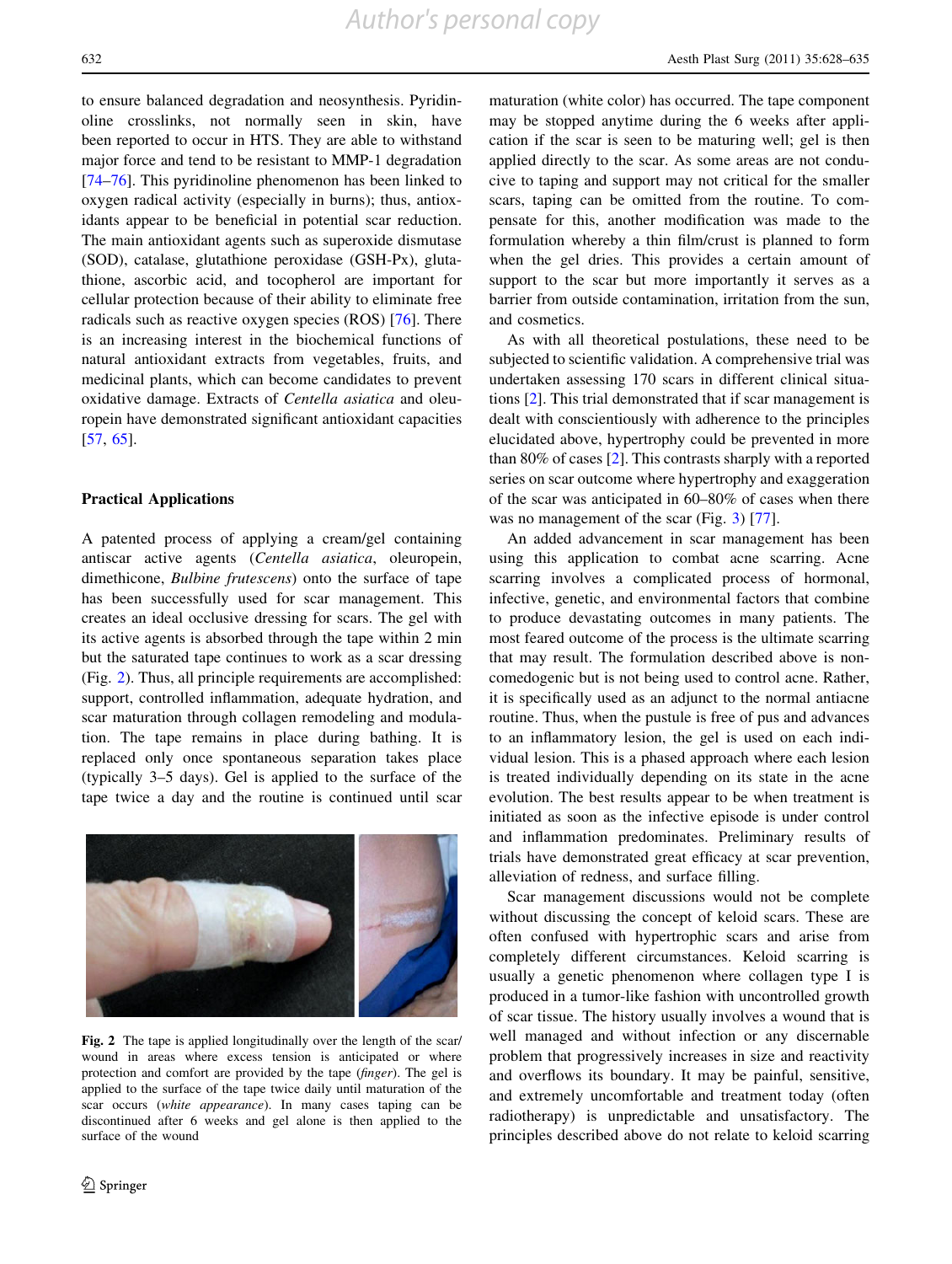## *Author's personal copy*

<span id="page-7-0"></span>Fig. 3 Contrasting views of unmanaged and managed scars on the breast. Note the thickened, reactive, red scarring seen in the unmanaged breast scar as opposed to thin white flat scar in a patient included in the ScarScience<sup>TM</sup> (Litha Healthcare) trial



and it is important to recognize that. Any company that claims that keloid and hypertrophic scars can be prevented and treated with the same preparation are displaying ignorance and it should cast great doubt on the efficacy of that product. These are different mechanisms of scarring and need to be dealt with as such.

#### Summary

Scar control is an area that has received much attention from a patient perspective and fortunately from a research perspective too. Much of the guesswork involved in scar formation and exaggeration has been eliminated and the principles involved have been well defined. It is clear that control needs to come from a number of areas and no single modality will be adequate to ensure good outcome. Those perceptive to acronyms will recognize a perfect example, thus the combination of proven factors relating to Support, Controlled inflammation Adequate hydration, and Remodeling/collagen maturation—SCAR—has proven extremely efficacious in the clinical trials conducted to date. Scar control should be an important aspect of all wound management and can now be scientifically directed to varying clinical situations that may present themselves.

Disclosures Dr. Widgerow serves as an R&D consultant for Litha Healthcare Inc. and receives consulting fees.

#### **References**

- 1. Widgerow AD, Chait LA, Stals R, Stals P (2000) New innovations in scar management. Aesthet Plast Surg 24:227
- 2. Widgerow AD, Chait LAC, Stals R, Stals P, Candy G (2009) Multimodality scar management program. Aesthet Plast Surg 33(4):533
- 3. Elliot D, Cory-Pearce R, Rees GM (1985) The behaviour of presternal scars in a fair-skinned population. Ann R Coll Surg Engl 67:238
- 4. Meyer M, McGrouther DA (1991) A study relating wound tension to scar morphology in the presternal scar using Langers technique. Br J Plast Surg 44:291
- 5. Chiquet M, Gelman L, Lutz R, Maier S (2009) From mechanotransduction to extracellular matrix gene expression in fibroblasts. Biochim Biophys Acta 1793:911–920
- 6. Munevar S, Wang Y, Dembo M (2004) Regulation of mechanical interactions between fibroblasts and the substratum by stretchactivated  $Ca^{2+}$  entry. J Cell Sci 117:85–92
- 7. Li C, Xu Q (2007) Mechanical stress-initiated signal transduction in vascular smooth muscle cells in vitro and in vivo. Cell Signal 19:881–891
- 8. Jalali S, del Pozo MA, Chen K, Miao H, Li Y, Schwartz MA, Shyy JY, Chien S (2001) Integrin-mediated mechanotransduction requires its dynamic interaction with specific extracellular matrix (ECM) ligands. Proc Natl Acad Sci USA 98:1042–1046
- 9. Reiffel RS (1995) Prevention of hypertrophic scars by long term paper tape application. Plast Reconstr Surg 96:1715
- 10. Atkinson JM, McKenna KT, Barnett AG, McGrath DJ, Rudd M (2005) A randomized controlled trial to determine the efficacy of paper tape in preventing hypertrophic scar formation in surgical excisions that traverse Langer's skin tension lines. Plastic Reconstr Surg 116(6):1648–1656 (discussion 1657–1658)
- 11. Sawada Y, Sone K (1992) Hydration and occlusion treatment for hypertrophic scars and keloids. Br J Plast Surg 45:599
- 12. Mustoe TA, Cooter RD, Gold MH, Hobbs FD, Ramelet AA, Shakespeare PG, Stella M, Téot L, Wood FM, Ziegler UE, International Advisory Panel on Scar Management (2002) International clinical recommendations on scar management. Plast Reconstr Surg 110(2):560–571
- 13. Sawada Y, Urushidate S, Nihei Y (1998) Hydration and occlusive treatment of a sutured wound. Ann Plast Surg 41:508
- 14. Mustoe TA (2008) Evolution of silicone therapy and mechanism of action in scar management. Aesthet Plast Surg 32(1):82–92
- 15. Tandara AA, Mustoe TA (2008) The role of the epidermis in the control of scarring: evidence for mechanism of action for silicone gel. J Plast Reconstr Aesthet Surg 61(10):1219–1225
- 16. Tandara AA, Mustoe TA (2010) MMP- and TIMP-secretion by human cutaneous keratinocytes and fibroblasts—Impact of coculture and hydration. J Plast Reconstr Aesthet Surg. doi: [10.1016/j.bjps.2010.03.051](http://10.1016/j.bjps.2010.03.051)
- 17. Gallant-Behm CL, Mustoe TA (2010) Occlusion regulates epidermal cytokine production and inhibits scar formation. Wound Repair Regen 18(2):235–244
- 18. Bock O, Yu H, Zitron S, Bayat A, Ferguson M, Mrowietz U (2005) Studies of transforming growth factors beta 1–3 and their receptors I and II in fibroblasts of keloid and hypertrophic scars. Acta Derm Venereol 85:216–220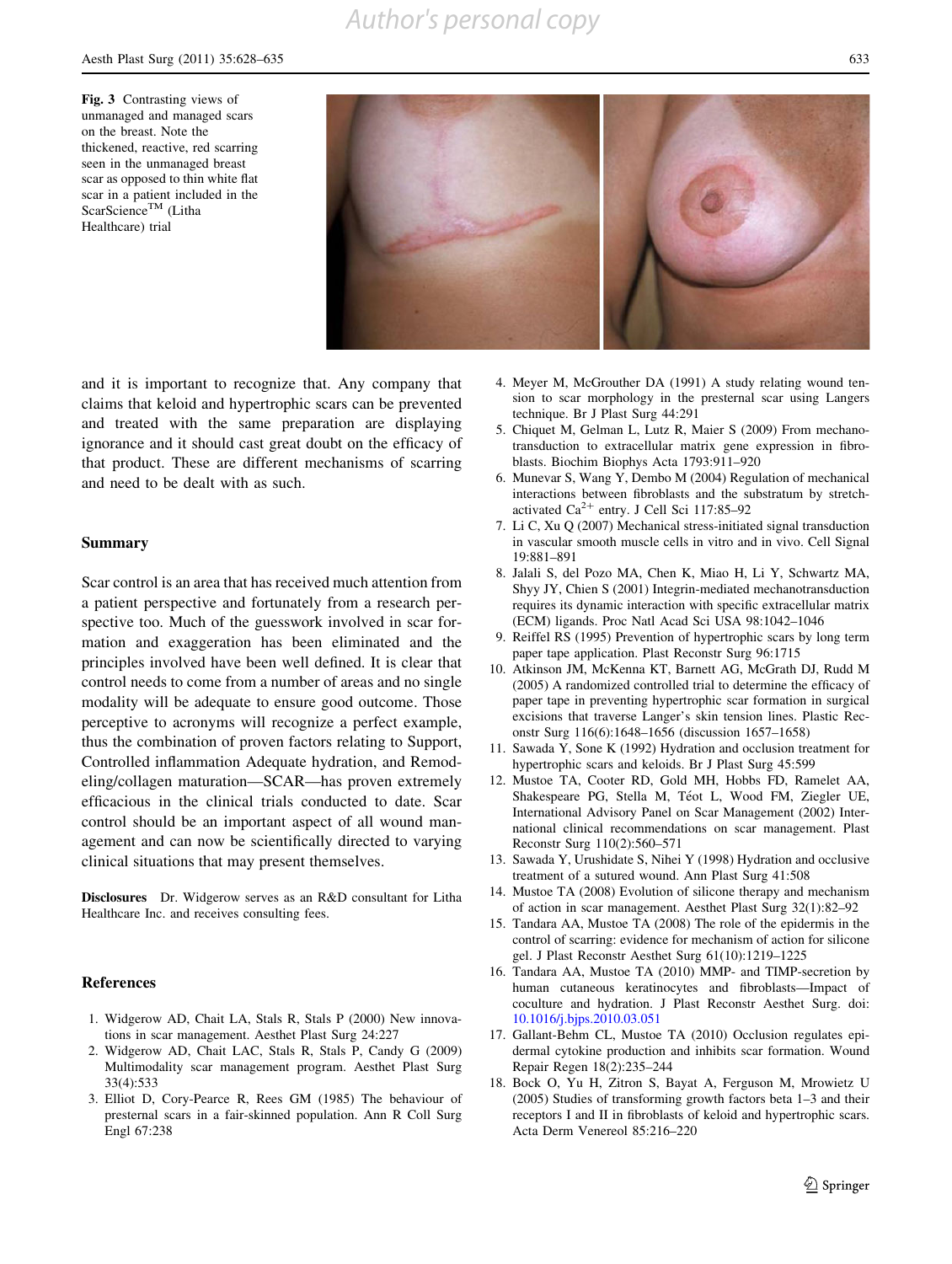- <span id="page-8-0"></span>19. Lee T, Chin G, Kim W, Chau D, Gittes G, Longaker M (1999) Expression of transforming growth factor beta 1, 2 and 3 proteins in keloids. Ann Plast Surg 43:179–184
- 20. ten Dijke P, Hill C (2004) New insights into TGF-beta-SMAD signalling. Trends Biochem Sci 29:265–273
- 21. Flanders K (2004) SMAD3 as a mediator of the fibrotic response. Int J Exp Pathol 86:47–64
- 22. Kopp J, Pries E, Said H, Hafemann B, Wickert L, Gressner A, Pallua N, Dooley S (2005) Abrogation of transforming growth factor-beta signaling by SMAD 7 inhibits collagen gel contraction of human dermal fibroblasts. J Biol Chem 280:21570–21576
- 23. Nakao A, Afrakhte M, Moren A, Nakayama T, Christian J, Heuchel R, Itoh S, Kawabata M, Heldin N, Heldin C, ten Dijke P (1997) Identification of SMAD 7, a TGF-beta-inducible antagonist of TGF-beta signalling. Nature 389:549–551
- 24. Chan KY, Lau CL, Adeeb SM, Somasundaram S, Nasir-Zahari M (2005) A randomized, placebo-controlled, double-blind, prospective clinical trial of silicone gel in prevention of hypertrophic scar development in median sternotomy wound. Plast Reconstr Surg 116:1013–1020
- 25. Gold MH, Foster TD, Adair MA, Burlison K, Lewis T (2001) Prophylactic use of topical silicone gel sheets following a surgical procedure in an office setting. Dermatol Surg 27(7):641–644
- 26. Niessen FB, Spauwen PH, Robinson PH, Fidler V, Kon M (1998) The use of silicone occlusive sheeting (Sil-K) and silicone occlusive gel (Epiderm) in the prevention of hypertrophic scar formation. Plast Reconstr Surg 102(6):1962–1972
- 27. Momeni M, Hafezi F, Rahbar H, Karimi H (2009) Effects of silicone gel on burn scars. Burns 35(1):70–74
- 28. Singer AJ, Clark RA (1999) Cutaneous wound healing. N Engl J Med 341:738–746
- 29. White CR (2004) In: Barnhill RL, Crowson AN (eds) Textbook of dermatopathology. McGraw Hill, New York, pp 349–355
- 30. ChenW Fu X, Ge S, Sun T, Zhou G, Jiang D, Sheng Z (2005) Ontogeny of expression of transforming growth factor-beta and its receptors and their possible relationship with scarless healing in human fetal skin. Wound Repair Regen 13:68–75
- 31. Wilgus TA, Bergdall VK, Tober KL, Hill KJ, Mitra S, Flavahan NA, Oberyszyn TM (2004) The impact of cyclooxygenase-2 mediated inflammation on scarless fetal wound healing. Am J Pathol 165:753–761
- 32. Sheridan RL, Tompkins RG (2004) What's new in burns and metabolism. J Am Coll Surg 198:243–263
- 33. Brinkhaus B, Lindner M, Schuppan D, Hahn EG (2000) Chemical, pharmacological and clinical profile of the East Asian medical plant Centella asiatica. Phytomedicine 7:427–448
- 34. Saika S, Ikeda K, Yamanaka O, Flanders KC, Okada Y, Miyamoto T, Kitano A, Ooshima A, Nakajima Y, Ohnishi Y, Kao WW (2006) Loss of tumor necrosis factor alpha potentiates transforming growth factor beta-mediated pathogenic tissue response during wound healing. Am J Pathol 168:1848–1860
- 35. Aarabi S, Longaker MT, Gurtner GC (2007) Hypertrophic scar formation following burns and trauma: new approaches to treatment. PLoS Med 4(9):e234
- 36. Freedberg IM, Tomic-Canic M, Komine M, Blumenberg M (2001) Keratins and the keratinocyte activation cycle. J Invest Dermatol 116(5):633–640
- 37. Ulrich MM, Verkerk M, Reijnen L, Vlig M, van den Bogaerdt AJ, Middelkoop E (2007) Expression profile of proteins involved in scar formation in the healing process of full-thickness excisional wounds in the porcine model. Wound Repair Regen 15(4):482–490
- 38. van der Slot AJ, Zuurmond AM, van den Bogaerdt AJ, Ulrich MM, Middelkoop E, Boers W, Karel Ronday H, DeGroot J, Huizinga TW, Bank RA (2004) Increased formation of pyridinoline cross-links due to higher telopeptide lysyl hydroxylase

 $\textcircled{2}$  Springer

levels is a general fibrotic phenomenon. Matrix Biol 23(4): 251–257

- 39. Zhang F, Laiho M (2003) On and off: proteasome and TGF- $\beta$ signaling. Exp Cell Res 291:275–281
- 40. Attisano L, Wotton L (2002) Signal transduction by the TGF- $\beta$ super-family. Science 296:1646–1647
- 41. Ju-lin X, Shao-hai Q, Tian-zeng T, Bin H, Jing-ming T, Ying-bin X, Xu-sheng L, Bin S, Hui-zhen L, Yong H (2009) Effect of asiaticoside on hypertrophic scar in the rabbit ear model. J Cutan Pathol 36:234–239
- 42. Huang L, Chen CH (2009) Proteasome regulators: activators and inhibitors. Curr Med Chem 16(8):931–939
- 43. Katsiki M, Chondrogianni N, Chinou I, Rivett AJ, Gonos ES (2007) The olive constituent oleuropein exhibits proteasome stimulatory properties in vitro and confers life span extension of human embryonic fibroblasts. Rejuvenation Res 10(2):157–172
- 44. Wilgus TA, Vodovotz Y, Vittadini E, Clubbs EA, Oberyszyn TM (2003) Reduction of scar formation in full-thickness wounds with topical celecoxib treatment. Wound Repair Regen 11:25–34
- 45. Muscara MN, McKnight W, Asfaha S, Wallace JL (2000) Wound collagen deposition in rats: effects of an NO-NSAID and a selective COX-2 inhibitor. Br J Pharmacol 129:681–686
- 46. Wilgus TA, Bergdall VK, Tober KL, Hill KJ, Mitra S, Flavahan NA, Oberyszyn TM (2004) The impact of cyclooxygenase-2 mediated inflammation on scarless fetal wound healing. Am J Pathol 165(3):753–761
- 47. Zhang Z, Qin DL, Wan JY, Zhou QX, Xiao SH, Wu K (2008) Effects of asiaticoside on the balance of inflammatory factors of mouse's acute lung injury induced by LPS. Zhong Yao Cai 31(4):547–549 (in Chinese)
- 48. Shukla A, Rasik AM, Dhawan BN (1999) Asiaticoside-induced elevation of antioxidant levels in healing wounds. Phytother Res 13:50–54
- 49. Hong SS, Kim JH, Li H, Shim CK (2005) Advanced formulation and pharmacological activity of hydrogel of the titrated extract of C. asiatica. Arch Pharm Res 28:502–508
- 50. Shetty BS, Udupa SL, Udupa AL, Somayaji SN (2006) Effect of Centella asiatica (Umbelliferae) on normal and dexamethasonesuppressed wound healing in Wistar Albino rats. Int J Low Extrem Wounds 5:137–143
- 51. Zhang T, Rong XZ, Yang RH, Li TZ, Xu YB (2006) Effect of asiaticoside on the expression of transforming growth factor-beta mRNA and matrix metalloproteinases in hypertrophic scars. Nan Fang Yi Ke Da Xue Xue Bao 26(1):67–70 (in Chinese)
- 52. Maquart FX, Bellon G, Gillery P, Wegrowski Y, Borel JP (1990) Stimulation of collagen synthesis in fibroblast cultures by a triterpene extracted from Centella asiatica. Connect Tissue Res 24(2):107–120
- 53. Bonte F, Dumas M, Chaudagne C, Meybeck A (1994) Influence of asiatic acid, madecassic acid, and asiaticoside on human collagen I synthesis. Planta Med 60(2):133–135
- 54. Lu L, Ying K, Wei S, Fang Y, Liu Y, Lin H, Ma L, Mao Y (2004) Asiaticoside induction for cell-cycle progression, proliferation and collagen synthesis in human dermal fibroblasts. Int J Dermatol 43(11):801–807
- 55. Atiyeh BS (2007) Nonsurgical management of hypertrophic scars: evidence-based therapies, standard practices, and emerging methods. Aesthetic Plast Surg 31:468–492 (discussion 493–494)
- 56. Kimura Y, Sumiyoshi M, Samukawa K, Satake N, Sakanaka M (2008) Facilitating action of asiaticoside at low doses on burn wound repair and its mechanism. Eur J Pharm 584:415–423
- 57. Ullah MO, Sultana S, Haque A, Tasmin S (2009) Antimicrobial, cytotoxic and antioxidant activity of Centella asiatica. Eur J Sci Res 30(2):260–264
- 58. Qi SH, Xie JL, Pan S, Xu YB, Li TZ, Tang JM, Liu XS, Shu B, Liu P (2007) Effects of asiaticoside on the expression of SMAD